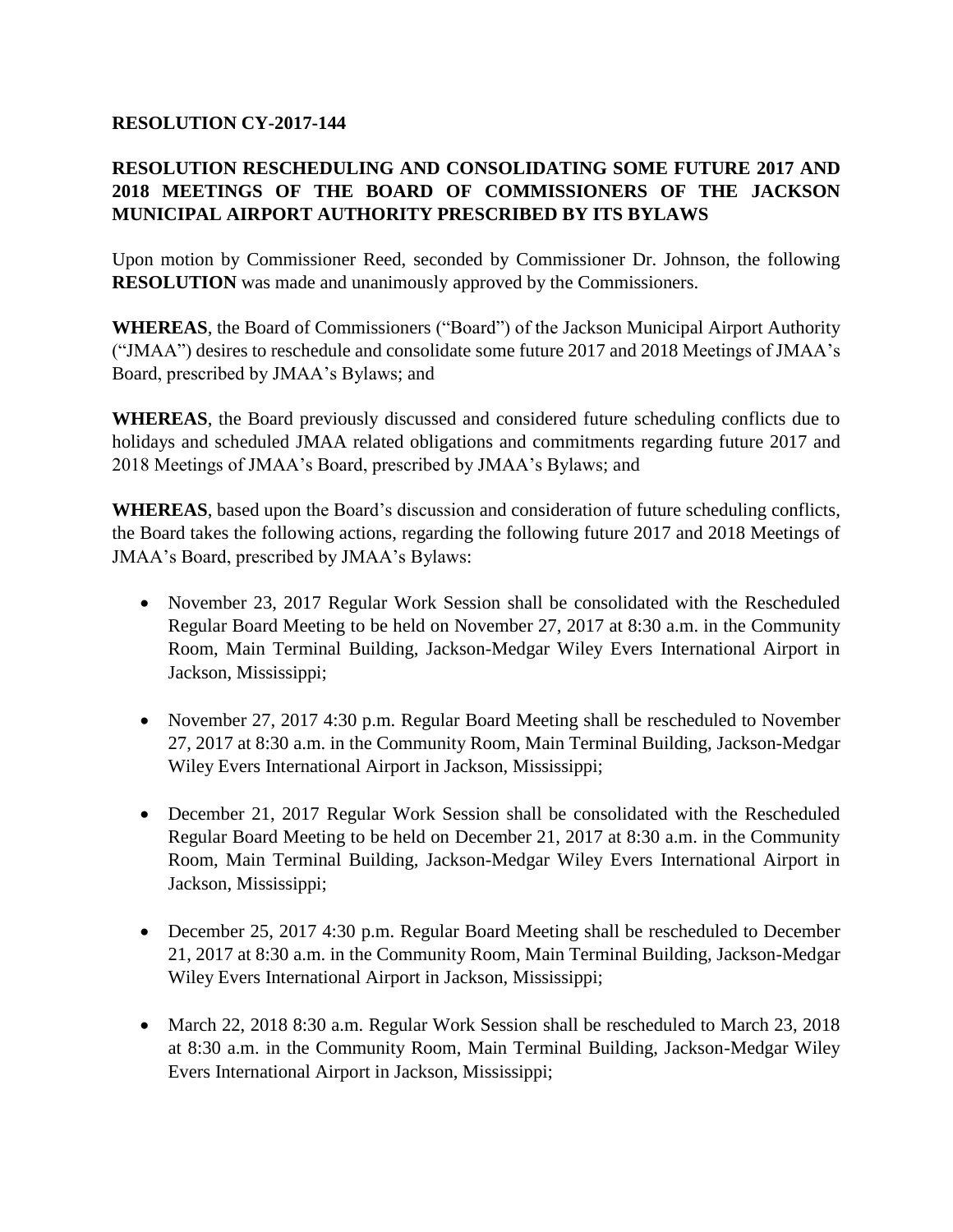- April 19, 2018 8:30 a.m. Regular Work Session shall be rescheduled to April 20, 2018 at 8:30 a.m. in the Community Room, Main Terminal Building, Jackson-Medgar Wiley Evers International Airport in Jackson, Mississippi;
- May 24, 2018 Regular Work Session shall be consolidated with the Rescheduled Regular Board Meeting to be held on May 24, 2017 at 8:30 a.m. in the Community Room, Main Terminal Building, Jackson-Medgar Wiley Evers International Airport in Jackson, Mississippi;
- May 28, 2018 4:30 p.m. Regular Board Meeting shall be rescheduled to May 24, 2017 at 8:30 a.m. in the Community Room, Main Terminal Building, Jackson-Medgar Wiley Evers International Airport in Jackson, Mississippi;

**WHEREAS**, the Resolution herein will serve as notice to the public as to the consolidation and rescheduling of the above identified future 2017 and 2018 Meetings of JMAA's Board, prescribed by JMAA's Bylaws; and

**WHEREAS**, the Board directs JMAA's Staff to transmit this Resolution to each JMAA Commissioner by email and U.S. Postal Service Mail and to post this Resolution at the Administrative Office of the Jackson Municipal Airport Authority at the Jackson-Medgar Wiley Evers International Airport in Jackson MS and the Terminal Building at Hawkins Field Airport in Jackson MS, in accordance with the requirements of Mississippi Open Meetings Act, Miss Code Ann. §25-41-13 and for it to remain so posted, without interruption, until May 29, 2018; and

**WHEREAS**, the Board further directs JMAA's Staff to post this Resolution on JMAA's public official online website, with the website address, "jmaa.com", and for it to remain so posted, without interruption, until May 29, 2018.

**IT IS THEREFORE, RESOLVED** that the meeting schedule for the future 2017 and 2018 Meetings of JMAA's Board, prescribed by JMAA's Bylaws, is amended as follows:

- November 23, 2017 Regular Work Session shall be consolidated with the Rescheduled Regular Board Meeting to be held on November 27, 2017 at 8:30 a.m. in the Community Room, Main Terminal Building, Jackson-Medgar Wiley Evers International Airport in Jackson, Mississippi;
- November 27, 2017 4:30 p.m. Regular Board Meeting shall be rescheduled to November 27, 2017 at 8:30 a.m. in the Community Room, Main Terminal Building, Jackson-Medgar Wiley Evers International Airport in Jackson, Mississippi
- December 21, 2017 Regular Work Session shall be consolidated with the Rescheduled Regular Board Meeting to be held on December 21, 2017 at 8:30 a.m. in the Community Room, Main Terminal Building, Jackson-Medgar Wiley Evers International Airport in Jackson, Mississippi;